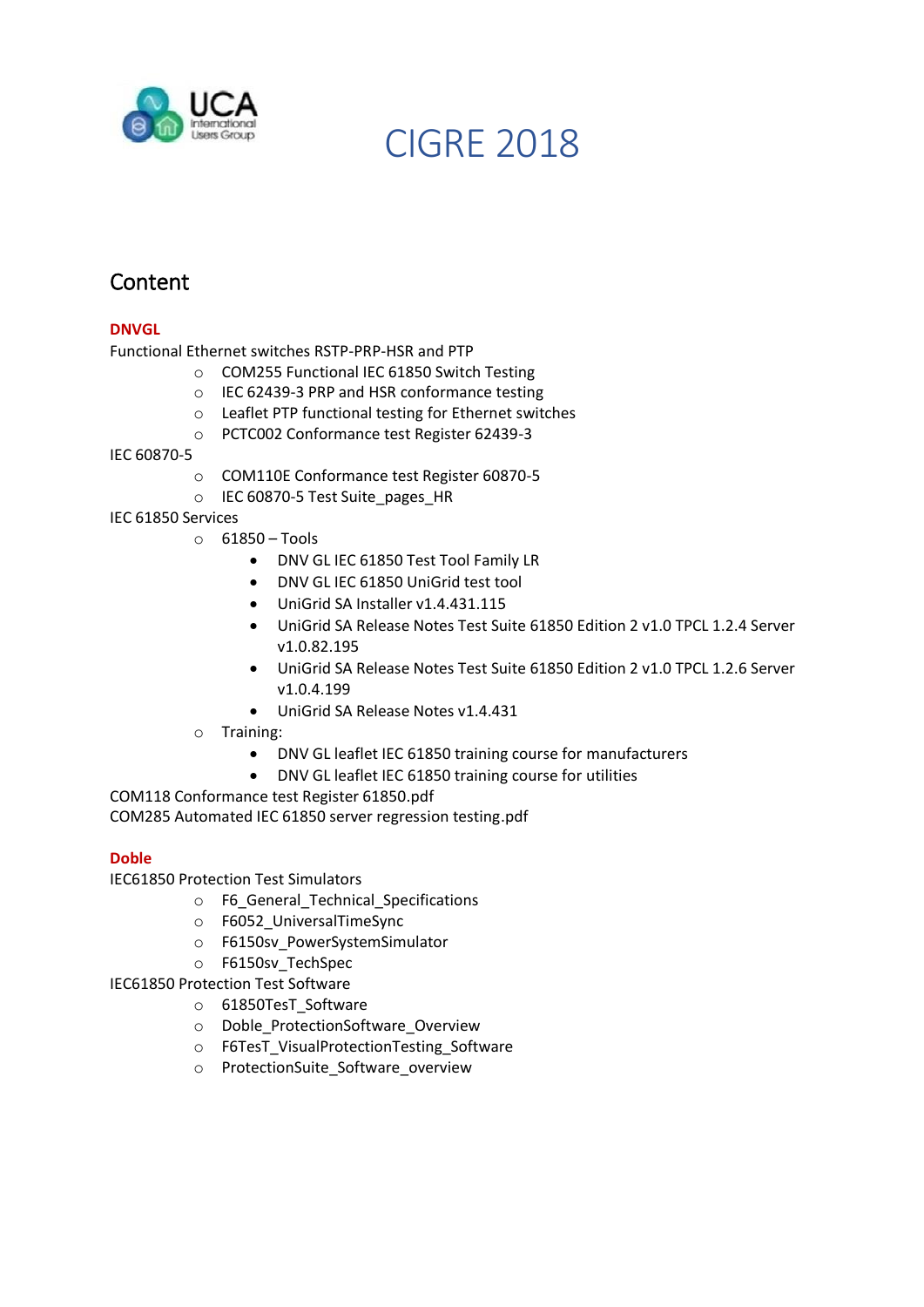

# More Protection Test Equipment and Accessories

- o Accessories
	- AC\_Current\_Clamp
	- **■** F5850\_IntellirupterPulseCloser\_dockingstation
	- F5851 RecloserInterfaceCables
	- **■** F6051\_IRIGB\_GPS\_converter
	- F6052 UniversalTimeSync
	- F6080 FieldCalibrator
	- **■** Fseries Accessories
- o Software
	- **Enoserv Powerbase**
	- **Enoserv RTS RelayTestSoftware**
	- F6011\_MobileControlPanelApp
	- PBLite\_ProtectionDatabase
- o Test Sets and Amplifiers
	- F6150e\_PowerSystemSimulator
	- F6150e\_TechSpec
	- **■** F6300e Amplifier
	- **■** F6350e Amplifier
	- **■** F-Series Custom Options

DOBLE-Company-catalog.pfd

# **KERI**

KERI-all part brochure KERI-testing brochure

# **OPAL-RT**

OPAL-RT\_IEC 61850-8-1 OPAL-RT\_IEC61850-9-2LE OPAL-RT\_RT\_Simulation\_Solutions OPAL-RT\_RT18 OPAL-RT\_Testing IEDs\_and\_IEC61850\_Protocol\_Implementation

# **Project Consultants (PCI)**

AEP Projects

- o AEP T-Nexus
	- AEP T-Nexus Case Study Detailed
	- AEP Transmssion T Nexus Benefit Summary\_White Paper\_Final
	- pcllc AEP NMM Integration T-Nexus High Level
- o pcllc AEPs CIM Based GridSmart Integration

# ERCOT NMM Integration

- ERCOT's NMMS Network Model Management in Action
- pcllc ERCOTs NMMS Integration High Level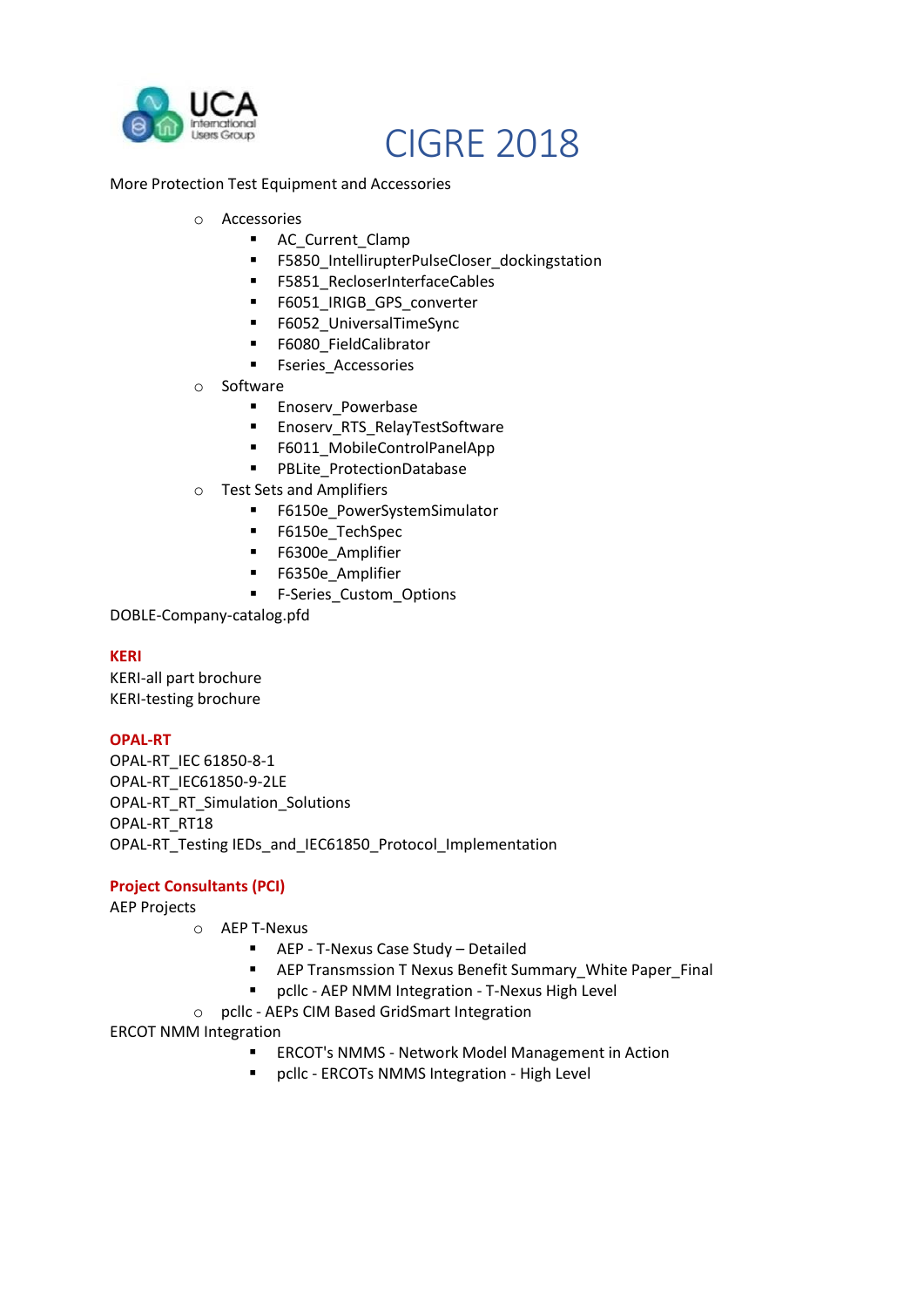

# Project Consultants Capabilities

- Introduction and Services Letter-Short
- pcllc Project Consultants Integration Solutions
- pcllc What do you want to do today
- pcllc-CIM-information-model-General-visio
- pcllc-information-model
- pcllc-We teach you to fish
- pcllc-What is information architecture
- **E** Sparx VAR Entry Final 2018

#### **RTDS**

RTDS Simulator Applications

- o Cyber Security
	- o Distribution Automation
	- o HVDC and FACTS
	- o IEC 61850
	- o Marine Systems
	- o Microgrids
	- o PHIL 20180405
	- o PMU Studies
	- o Protection and Automation
	- o Traveling Wave Relay Testing
	- o Wide Area Measurement Protection and Control

Video's

- o Closed-loop Protection System Testing with the RTDS Simulator\_CLIPCHAMP\_keep
- o NovaCor\_HD1080p
- o TravelingWaveRelayTesting

NovaCor Brochure

RTDS Simulator Overview

#### **Schneider Electric**

Presentations

- o Differences between 9-2 and 61869-9
- $\circ$  How to apply Process Bus in breaker and a half schemes
- o IEC61850 fPN solution SE EN 1B

Digital Energy Solutions for Utility V2 Easergy MiCOM P40 PB Story \_CIGRE NPAG2016 D03 - IEC61850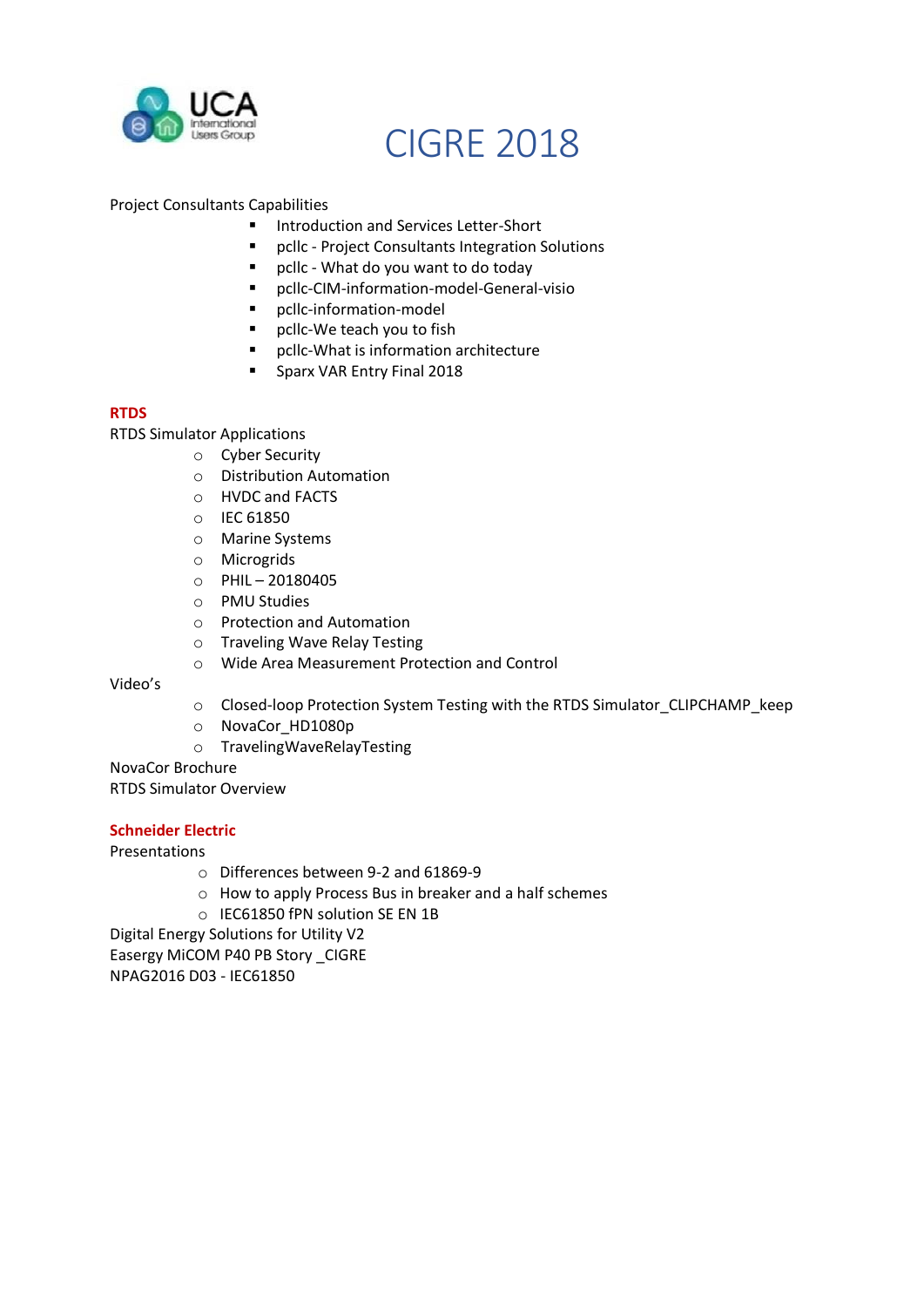

# **Schweitzer Engineering Laboratories Inc.**

2240\_PF00274 2730M\_PF00260 3025\_PF00246 3620\_PF00197 3622\_PF00302 Axion PRC-002 Recording\_PF00610 CybersecuritySolutions\_PF00250 Digital Secondary Systems\_PF00549 ES Automation\_PF00552 ES Cybersecurity\_PF00301 NamPower\_v02\_low res PF00550\_TiDL\_20180326\_A3\_SingleSided SDN 2740S\_PF00333 T400L\_PF00545

# **SISCO**

CIM

- o CIM Adapter for PI Summary-Generic
- o MktLit CIM Adapter 082014
- o MktLit\_CIM\_082014
- o MktLit\_CIMatic-Designer\_042015
- o SISCO\_CIM\_Solutions\_Overview
- o SISCO-OSIsoft-CIM-Solution\_PB-Sisco-lt-en

# COMTRADE

- o COMTRADE Utility for PI AF Generic for PDF.pdf
- o IntroToCOMTRADEUtility
- o MktLit\_COMTRADE\_082014
- o PB-Sisco-COMTRADE-OSIsoft\_final

# ICCP-TASE.2

- o MktLit\_AX-S4 ICCP\_082014
- o MktLit\_ICCP-Lite-PLUS
- o SISCO\_ICCP\_Products

# IEC 61850

- o 61850 Panel-Mackiewicz-iPCGRID 2017 61850 Adoption in North America
- o Mackiewicz-E2E\_Security\_for\_RAS-i-PCGRID-2018
- o MktLit\_AX-S4 61850\_01232018
- o MktLit GOOSE-Blaster 031618
- o MktLit\_MMS-Lite\_01232018
- o MktLit\_R-GOOSEGW\_012318
- o SISCO\_IEC61850\_Products
- o The Remedial Action Scheme (C-RAS) at SCE
- o UAP-CRAS-Overview-SISCO-20180522
- o Using IEC 61850 SCL to configure DNP Systems-DNP User Group

Product Evaluation Request Form